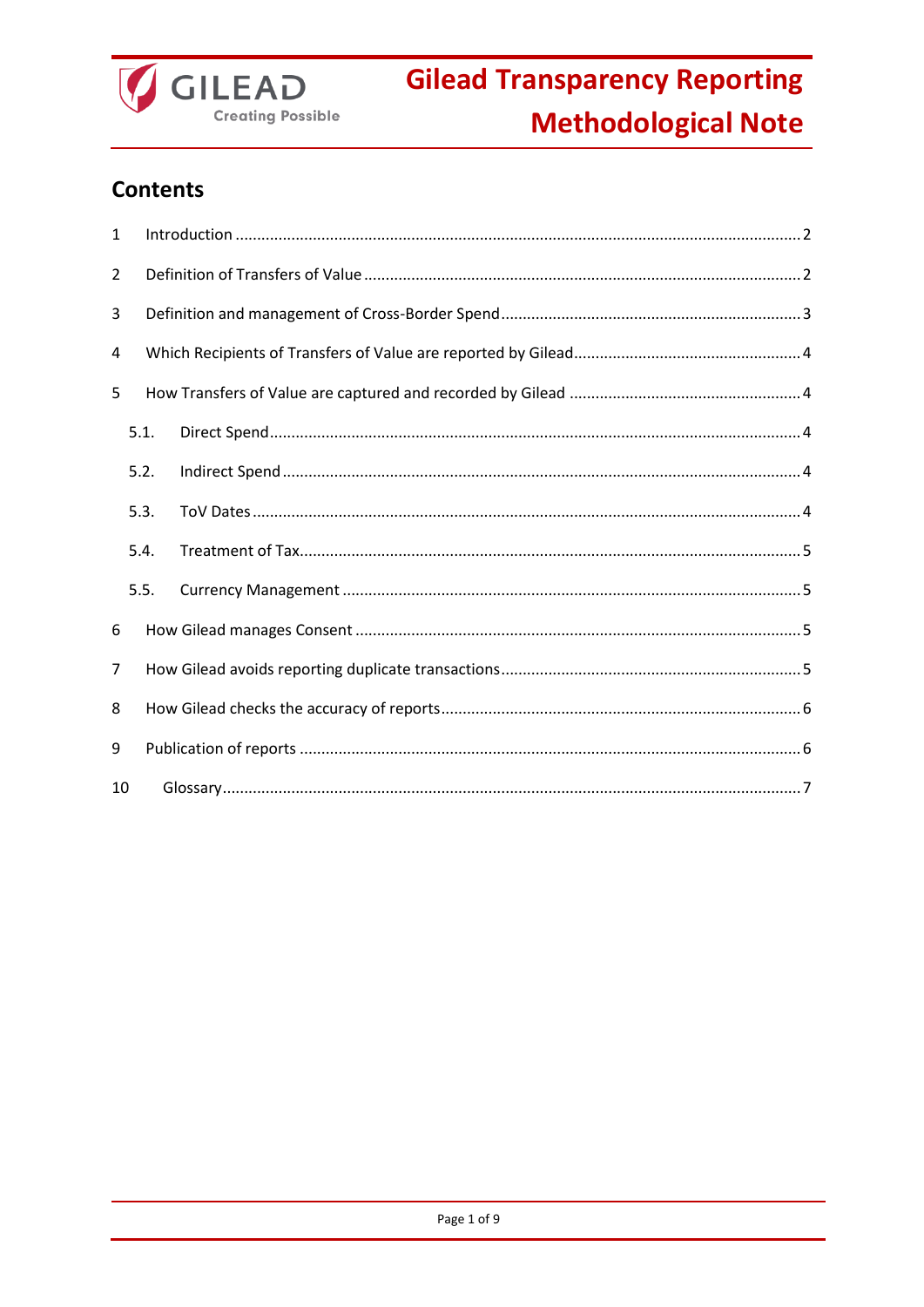## <span id="page-1-0"></span>**1 Introduction**

This methodological note is intended to help readers understand how the **Transfers of Value (ToVs)** from Gilead Sciences Inc. and its **Affiliates** (**Gilead**) to **Healthcare Professionals (HCPs)** , **Healthcare Organisations (HCOs)** and **Patient Organisations** (collectively referred to as **Reportable Recipients**) within **EFPIA** countries have been collated and reported. This note covers all EFPIA countries and highlights any differences in specific countries where they may exist.

A glossary has been included at the end of this methodological note containing an alphabetical list of the main terms used within this note and their definitions. The terms in the glossary are always capitalised and appear in bold on first use within this note to aid lookup. The glossary also contains hyperlinks to other terms defined within the glossary to aid understanding.

Gilead began its EFPIA transparency reporting project in 2013 to supplement existing country transparency reporting mechanisms in Denmark, France, Netherlands, Portugal, and UK. This was to ensure that Gilead would be ready to capture all relevant ToVsto **Reportable Recipients** prospectively throughout 2015 prior to the first EFPIA disclosure in 2016.

To enable Gilead to have assurance that all ToVs to all Reportable Recipients will be reported in the correct format and language(s) for each country, it was decided to automate and standardise data extraction as far as possible and to use a **Reporting Engine** supplied by a **Reporting Engine Provider** to produce the reports.

In 2021, Gilead changed the Reporting Engine and its Provider as part of an overhaul and streamlining of its transparency systems globally within Global Transparency Project. The principles and methodology described in this document continue to apply in the new system and where there is a change as a result of this transition this is explicitly stated herewith.

To help with checking and managing the data locally, Gilead has engaged a **Transparency & Monitoring Specialist** for each Gilead Affiliate who is responsible for ensuring completeness and accuracy of data.

### <span id="page-1-1"></span>**2 Definition of Transfers of Value**

ToVs may arise from the following broad types of activity (there are others):

- a. **Advisory Boards** HCPs give Gilead independent advice and contribute with their expertise on particular aspects of Gilead's strategy or the use of Gilead's medicines, where the knowledge cannot be obtained within Gilead. Patient Organisations via their representatives also may give Gilead independent advice and contribute via their personal experiences where the knowledge cannot be obtained within Gilead. Gilead may pay an honorarium to each participant and / or pay their travelling expenses to the place where the meeting is being held.
- b. **Meetings** Gilead arranges meetings for HCPs on different topics such as education on a specific therapy area or other scientific events. The knowledge and expertise of HCPs are often needed to help conduct these events. Gilead may arrange meetings focusing on disease awareness. The knowledge and expertise from Patient Organisations is often needed to help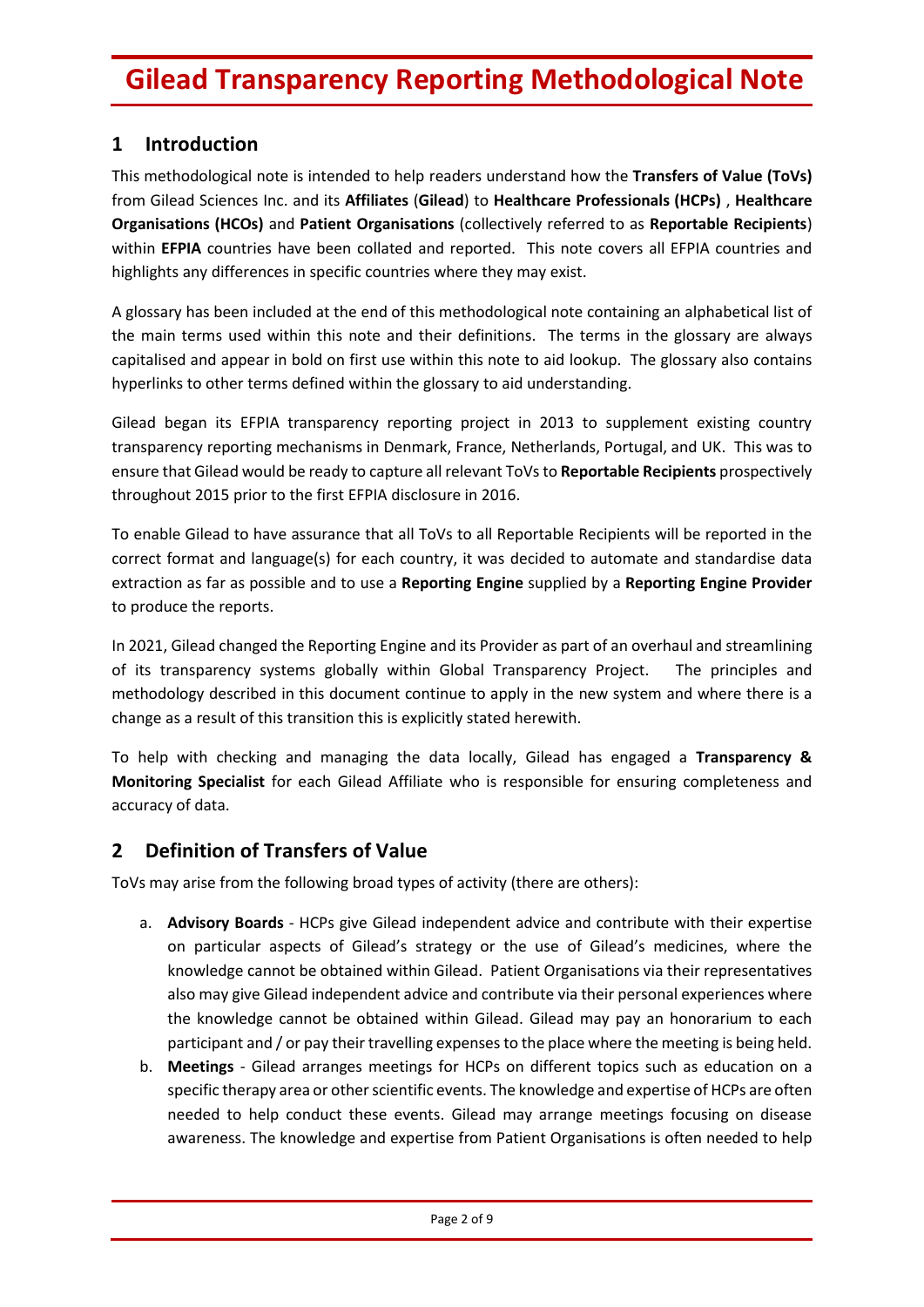conduct these events. Gilead may pay an honorarium and/or travelling expenses to the consultants and Patient Organisation representatives participating in these events.

- c. **Individual support** Gilead may support one or more HCPs or members of Patient Organisations to attend a scientific conference or congress which might include paying the HCPs' conference fees and / or their travelling expenses.
- d. **HCO Sponsorship** Gilead may Sponsor one or more HCOs who will choose which HCPs to send to a conference. In this case, Gilead does not know which HCPs received the ToVs and will therefore report the ToVs against the relevant HCOs.
- e. **Clinical trials** Gilead pays HCOs to participate in clinical trials which are an essential part of ensuring that medicines are effective and have an appropriate safety profile. Gilead may also pay travelling expenses for HCPs involved in clinical trials to travel to meetings with other HCPs involved in the same clinical trials. Clinical trials ToVs are reported within the aggregated figure for research and development activities within each country provided the clinical trials are not Non-Interventional Retrospective. Following the relevant EFPIA guidance, any ToVs for Non-Interventional Retrospective clinical trials are reported at individual level as fees for services and associated travelling expenses.
- f. **Market research** small ToVs might be made to HCPs in return for answering questions about Gilead products and / or a therapeutic area. Gilead generally participates in "double blinded" market research where it does not know the identities of the participants. Gilead has therefore not reported any ToVs for these market research activities.
- g. **Investigator Sponsored Research** research may be undertaken by individual HCPs and / or HCOs where they would like to investigate a particular aspect of a Gilead medicine. This type of research, where supported by paying a **Grant** to the relevant HCO, is reported as a ToV under the appropriate heading.
- h. **Grants** and **Donations** Gilead may make grants or donations to HCOs or Patient Organisations to enhance patient care or for the purpose of supporting research or education, with no consequent obligation on the recipient to provide goods or services to the benefit of the donor in return.
- i. Note that food and drink is not reportable under the **EFPIA Code**.

## <span id="page-2-0"></span>**3 Definition and management of Cross-Border Spend**

Some ToVs to Reportable Recipients are made by a Gilead Affiliate, or on behalf of a Gilead Affiliate, that is not the "home country" (country of principal practice) of the Reportable Recipient receiving the ToVs. For example, Gilead UK might make ToVs to a German HCP, or an events agency working for Gilead's European Head Office might make ToVs to several HCPs from different countries. This is called **Cross-Border Spend**.

Any ToVs made by, or on behalf of, any Gilead Affiliates to Reportable Recipients within EFPIA countries, including Cross-Border Spend, are captured as described under "How Transfers of Value are [captured and recorded by Gilead](#page-3-1)".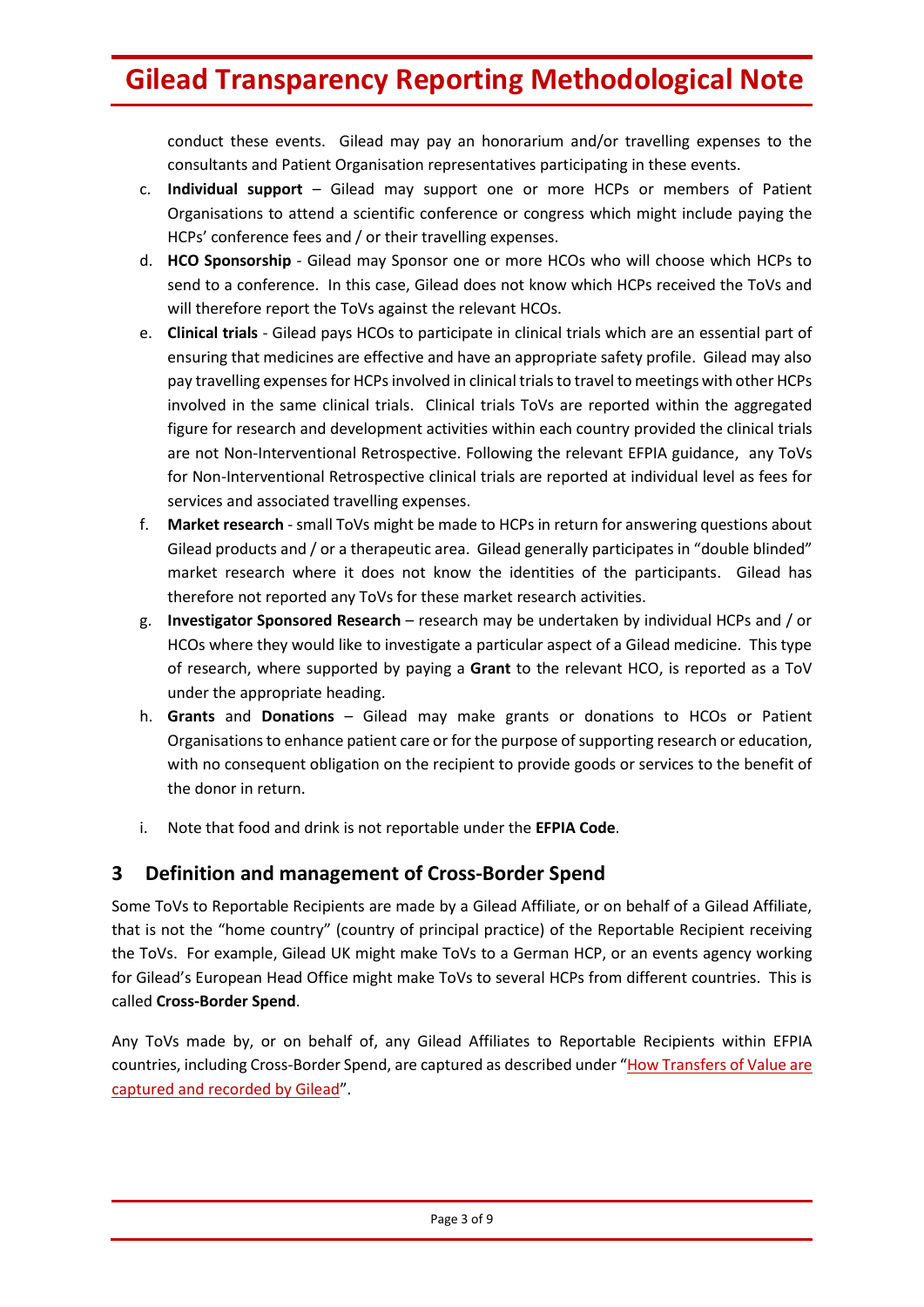## <span id="page-3-0"></span>**4 Which Recipients of Transfers of Value are reported by Gilead**

Gilead has flagged all Reportable Recipients as defined under the EFPIA Code within its internal systems to aid extraction of relevant ToVs. The Reportable Recipients are defined in the Glossary.

Where HCPs have set up separate legal entities through which to deliver their services, Gilead discloses the transfer of value under the names of the HCPs themselves wherever clearly identifiable; otherwise, the transfer of value is disclosed under the name of the legal entity, being treated as an HCO.

Where Gilead has made a transfer of value to a department within an HCO, that transfer of value is disclosed under the name of the HCO, not the department.

In all EFPIA reporting countries, the local reporting template used is in the local language(s) and includes any additional fields required by particular countries such as a specific unique identifier for HCPs and / or HCOs.

Professional Congress Organisers (PCO) are not reportable recipients. Transfers of Values made to PCOs are disclosed under the end recipients (HCOs or HCPs) if they are clearly identifiable and the exact values transferred to them are made available by the PCOs.

## <span id="page-3-1"></span>**5 How Transfers of Value are captured and recorded by Gilead**

#### <span id="page-3-2"></span>**5.1. Direct Spend**

Gilead makes some ToVs directly to Reportable Recipients; these transfers are referred to as **Direct Spend.** Direct Spend typically covers items such as fees for services and associated travelling expenses, plus any non-monetary ToVs made to HCPs via Gilead employee out-of-pocket expenses.

Gilead has modified its **Enterprise Resource Planning (ERP)** system and employee expense reimbursement system to extract all Direct Spend to any Reportable Recipient into a standardised format. These data are uploaded into an internal database where they are checked and stored temporarily before being transferred to the Reporting Engine.

#### <span id="page-3-3"></span>**5.2. Indirect Spend**

ToVs made to Reportable Recipients by **Third Party Vendors** on behalf of Gilead are called **Indirect Spend**. Indirect Spend typically covers travel and accommodation at meetings and conferences and may also include honoraria payments.

Gilead uses a template Excel spreadsheet to enable Third Party Vendors to capture ToVsto Reportable Recipients. The template Excel spreadsheet provides data in the same standardised format, which are then treated in the same way as for Direct Spend as described above.

#### <span id="page-3-4"></span>**5.3. ToV Dates**

The date recorded against each ToV determines the ToV reporting period. The ToV date recorded by Gilead is the payment date except for the following instances: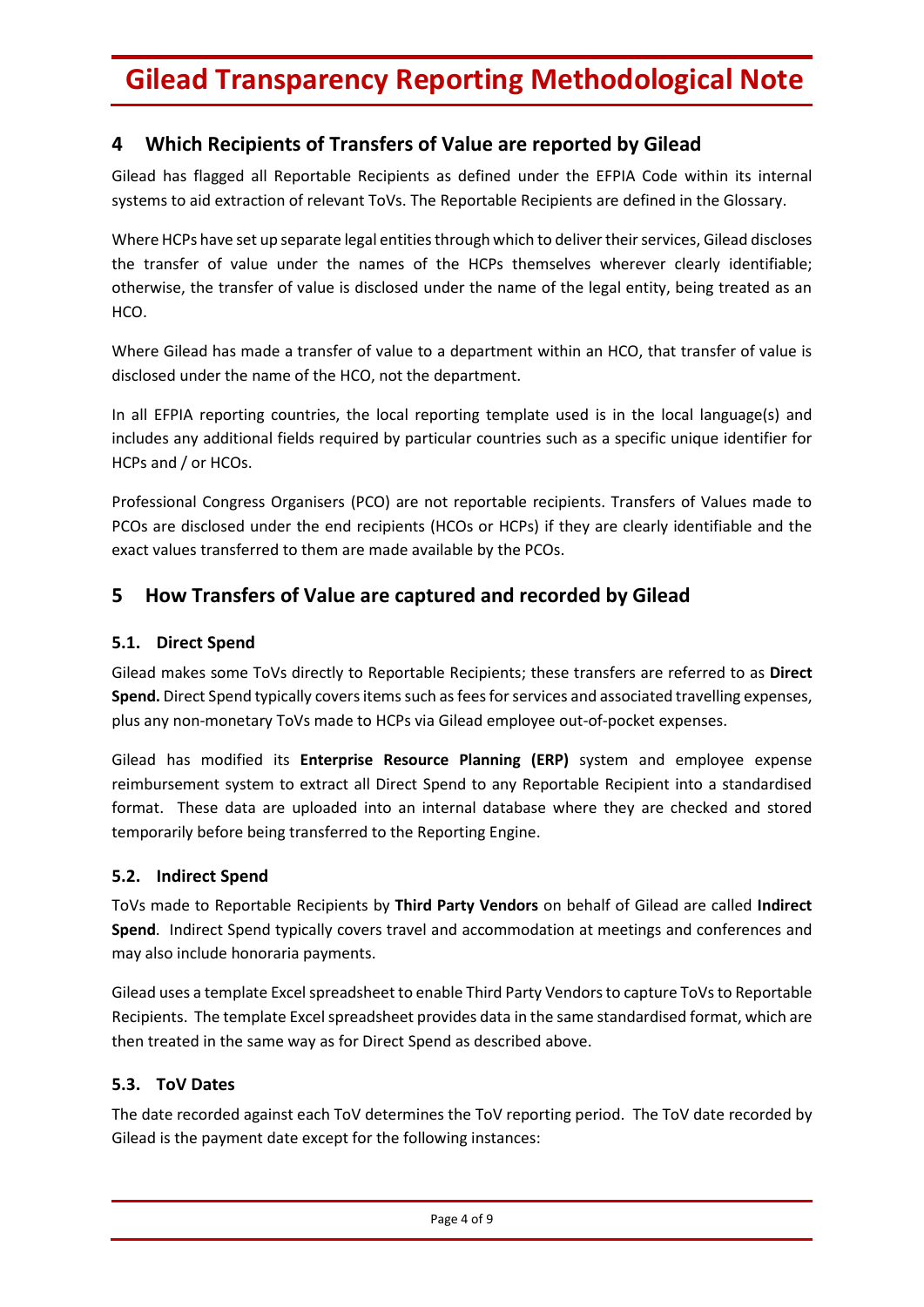- a. Air / Rail Travel: The ToV date is the date the travel ticket is issued; from August 2021, the ToV date of these types of travel is the departure date. This change is as part ot the transistion to Global Transparency Platform.
- b. Travel Transfers: The ToV date is the date the transfer was provided; and
- c. Accommodation: The ToV date is the latest date on which the accommodation was provided (i.e. the last day of the hotel stay).

Some payments were made in 2021 for activities that occurred in 2020, and these are reported as ToVs in the 2021 report. Equally, some payments were made, and will be reported, in 2021 that relate to activities that occur in 2022.

#### <span id="page-4-0"></span>**5.4. Treatment of Tax**

Where the country implementation of the EFPIA Code permits companies to choose whether to report ToVs inclusive or exclusive of taxes, Gilead has chosen to report inclusive of taxes.

Three EFPIA reporting countries, Austria, Greece and Italy, have mandated that ToVs are reported exclusive of taxes. Gilead has complied with that mandate.

#### <span id="page-4-1"></span>**5.5. Currency Management**

Each ToV is transferred to the Reporting Engine in its original currency. The Reporting Engine has the capability to convert the ToV into any currency enabled within the system. This permits Gilead to publish the required local report in local currency, albeit some ToVs may have been made in a currency other than the local currency.

The Reporting Engine Provider maintains exchange rates within the Reporting Engine using rates obtained from a well-known, reputable provider.

### <span id="page-4-2"></span>**6 How Gilead manages Consent**

As required by local **Data Privacy** legislation Gilead has sought **Consent** from Reportable Recipients for individual disclosure of their ToVs in the **EFPIA Report**. Such Consent has been obtained either on an engagement-by-engagement basis, or by reporting period, based on Gilead Affiliate business processes.

Gilead does not permit "cherry-picking": either all ToVs made to a Reportable Recipient in a reporting period are disclosed individually, or they are disclosed in aggregate.

### <span id="page-4-3"></span>**7 How Gilead avoids reporting duplicate transactions**

Gilead has put in place several steps to ensure that ToVs are reported only once. The key step is that the Gilead Affiliate that makes the ToV is responsible for capturing the ToV.

Where Gilead works with other pharmaceutical companies, each company reports the ToVs relating to the activities that they organised. For jointly organised events, the companies agree in advance which ToVs will be reported by each company. This mechanism avoids duplicate reporting for joint activities.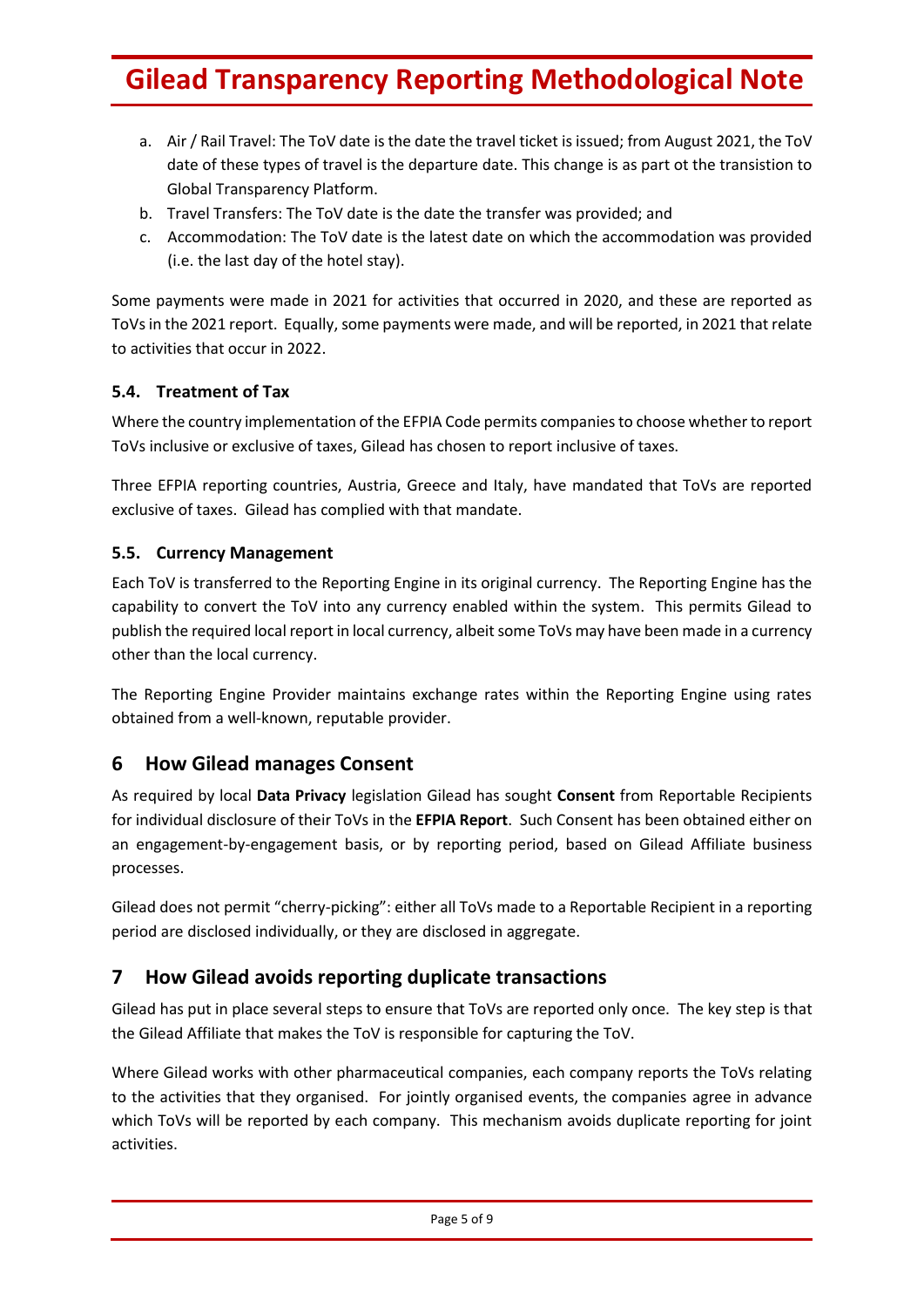Transparency & Monitoring Specialists are responsible for reviewing Reportable Recipient ToVs in the Reporting Engine and taking reasonable steps to identify and resolve any potential duplicates.

As a minimum, Reportable Recipients who Consent to individual disclosure are pre-notified of the ToVs Gilead intends to disclose in their name, and therefore have the opportunity to identify any duplications or other errors.

### <span id="page-5-0"></span>**8 How Gilead checks the accuracy of reports**

In addition to the steps above to prevent duplicate ToVs, Transparency & Monitoring Specialists also review Reportable Recipient ToVs in the Reporting Engine for accuracy and completeness. Some of the activities they undertake as part of this review may include:

- a. Identifying inconsistencies in the EFPIA Report output, such as travelling expenses associated with services with no fees for services, or travelling expenses related to Sponsorship of cost of events without any associated registration costs;
- b. Sample checking ToVs back to source documentation, such as signed contracts or supplier invoices; and
- c. Tracing expected ToVs from planning documents through to the Reporting Engine;
- d. Before the disclosure publication, reportable recipients are given the opportunity to review the ToVs associated with them, and request amendment if required.

Such activities as those described above give Gilead reasonable assurance that the ToVs it reports are as accurate and complete as possible.

### <span id="page-5-1"></span>**9 Publication of reports**

Transparency & Monitoring Specialists are responsible for producing the local report required under their local EFPIA Code implementation and publishing it appropriately. The local report is published in one of the following ways, as required locally: via the local industry association platform; on the local industry association website; on the local government website; on Gilead's Affiliate website.

Reportable Recipients may notify Gilead of any errors in reporting, or withdraw their Consent at any time.

In EFPIA reporting countries where Gilead has no Affiliate but where ToVs have been made to Reportable Recipients, EFPIA reporting is managed centrally by the Transparency & Monitoring Specialist at Gilead's European Head Office.

In EFPIA reporting countries where Gilead has no Affiliate and a local Distributor makes ToVs to Reportable Recipients, Gilead is responsible for EFPIA reporting.

Gilead's document retention period is 10 years in lieu of any statutory retention period.

Any queries regarding Gilead's EFPIA reporting should be addressed to public affairs@gilead.com.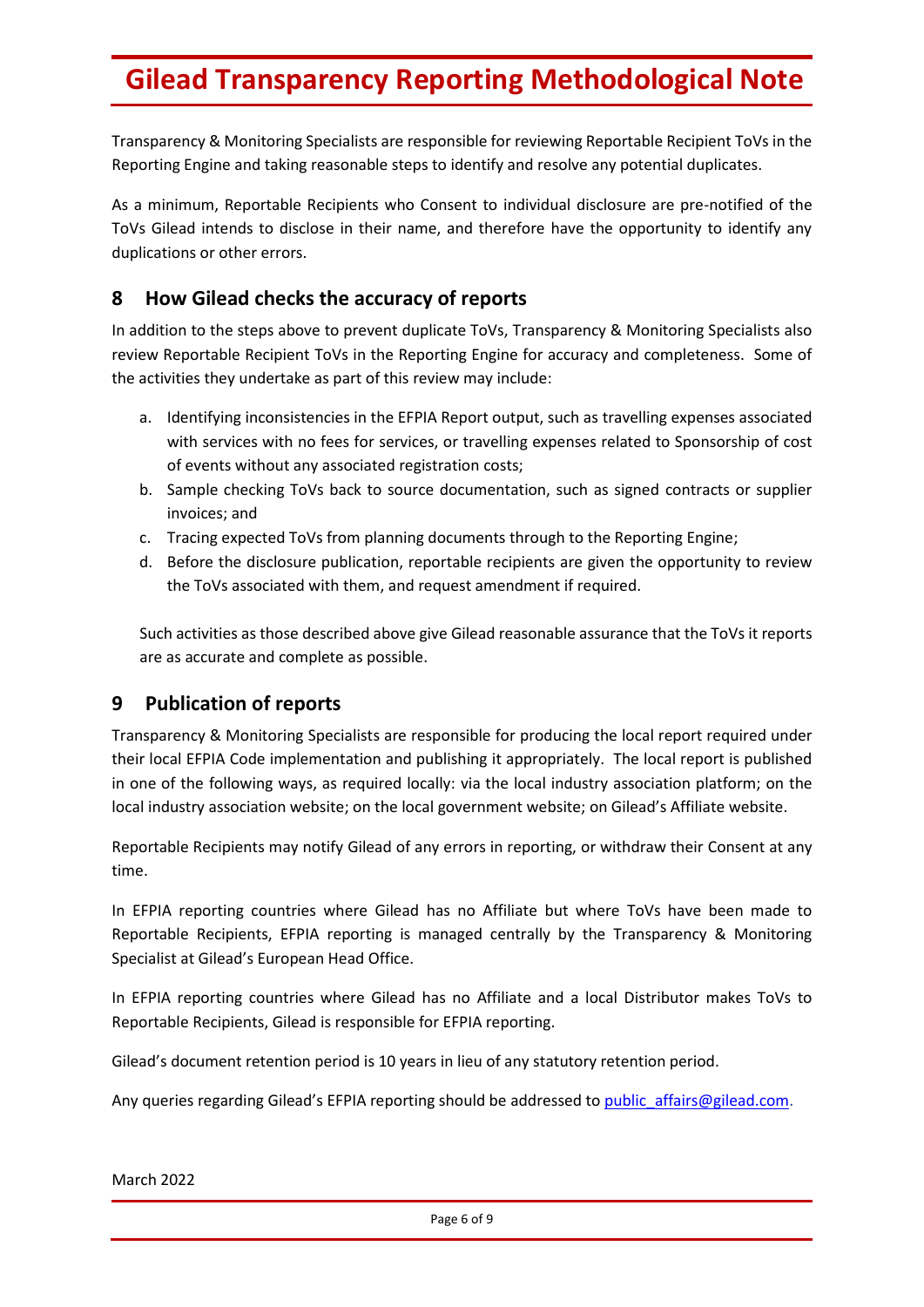## <span id="page-6-0"></span>**10 Glossary**

This glossary includes the technical definitions of all terms used within this methodological note, including relevant abbreviations.

<span id="page-6-4"></span><span id="page-6-3"></span><span id="page-6-2"></span><span id="page-6-1"></span>

| <b>Term</b>                             | <b>Meaning</b>                                                                                                                                                                                                                                                                                                                                                                                                                                            |
|-----------------------------------------|-----------------------------------------------------------------------------------------------------------------------------------------------------------------------------------------------------------------------------------------------------------------------------------------------------------------------------------------------------------------------------------------------------------------------------------------------------------|
| Consent                                 | Consent refers to the Reportable Recipient agreeing to Gilead's use and disclosure of that<br>Reportable Recipient's personal data for Data Privacy purposes.                                                                                                                                                                                                                                                                                             |
|                                         | To be valid, Consent must be given freely and must be informed.                                                                                                                                                                                                                                                                                                                                                                                           |
|                                         | For Consent to be 'informed', Gilead must tell the Reportable Recipient in advance of Consent<br>being given: (i) what personal data of that Reportable Recipient Gilead wants to collect; and (ii)<br>how Gilead intends to use that personal data.                                                                                                                                                                                                      |
|                                         | Consent can be withdrawn by the relevant Reportable Recipient at any time by giving notice to<br>Gilead.                                                                                                                                                                                                                                                                                                                                                  |
| Cross-Border Spend                      | Any payment made by one Gilead group company to a payee (Reportable Recipient) who is<br>reportable by another Gilead Affiliate (e.g. a payment made by the UK Affiliate to a German<br>HCP is reportable by Gilead Germany).                                                                                                                                                                                                                             |
| Data Privacy / Data<br>Protection       | The laws relating to processing of personal data (information relating to an identifiable person),<br>including General Data Protection Regulation (GDPR) and national legislation implementing the<br>same.                                                                                                                                                                                                                                              |
| Transparency & Monitoring<br>Specialist | The Transparency & Monitoring Specialist is the individual in each Gilead Affiliate who is<br>responsible for:                                                                                                                                                                                                                                                                                                                                            |
|                                         | generating, maintaining and publishing disclosure reports<br>$\bullet$                                                                                                                                                                                                                                                                                                                                                                                    |
|                                         | co-ordinating communications with Reportable Recipients and taking appropriate<br>$\bullet$<br>action to resolve any identified issues                                                                                                                                                                                                                                                                                                                    |
| <b>Direct Spend</b>                     | Direct spend means all <b>Transfers of Value</b> to a Reportable Recipient made directly by Gilead.<br>In other words, all sums paid by Gilead directly to a Reportable Recipient. This spend is<br>recorded in Gilead's ERP (finance) system.                                                                                                                                                                                                            |
|                                         | See also Indirect Spend.                                                                                                                                                                                                                                                                                                                                                                                                                                  |
| Disclosure Code                         | See EFPIA Code.                                                                                                                                                                                                                                                                                                                                                                                                                                           |
| Donation                                | Philanthropic payment to a registered charity.                                                                                                                                                                                                                                                                                                                                                                                                            |
| <b>EFPIA</b>                            | EFPIA or the 'European Federation of Pharmaceutical Industries and Associations' is the body<br>that represents the pharmaceutical industry in Europe. Further information can be found here.                                                                                                                                                                                                                                                             |
| <b>EFPIA Code</b>                       | The EFPIA Code constitutes the collection of ethical rules agreed by EFPIA members for the<br>Promotion of Medicinal Products to HCPs and the interactions with HCPs, HCOs and POs, with<br>the intent of guaranteeing that these activities are conducted while respecting the most<br>stringent ethical principles of professionalism and responsibility. This Code applies to all types<br>of communication and interaction (traditional and digital). |
|                                         | The requirements for Disclosure of ToVs made to HCPs, HCOs and POs is part of the EFPIA Code.<br>More details can be found here                                                                                                                                                                                                                                                                                                                           |
| <b>EFPIA Report</b>                     | The local report of ToVs to Reportable Recipients as required by the EFPIA Code.                                                                                                                                                                                                                                                                                                                                                                          |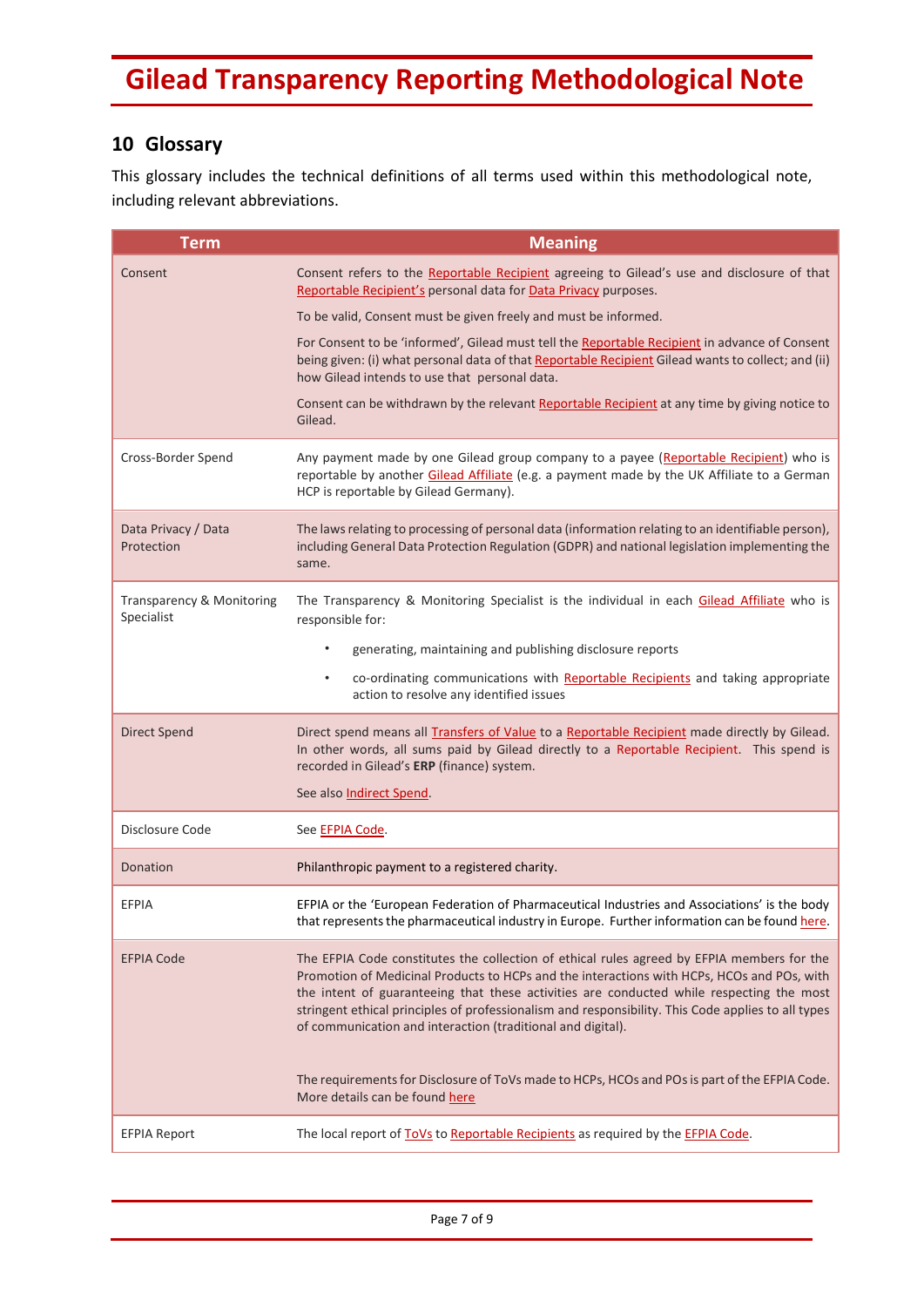<span id="page-7-4"></span><span id="page-7-3"></span><span id="page-7-2"></span><span id="page-7-1"></span><span id="page-7-0"></span>

| <b>Enterprise Resource</b><br>Planning (ERP) | The system that enables Gilead to generate and manage purchase orders, invoices and other<br>key business documents.                                                                                                                                                                                                                                                                                                              |
|----------------------------------------------|-----------------------------------------------------------------------------------------------------------------------------------------------------------------------------------------------------------------------------------------------------------------------------------------------------------------------------------------------------------------------------------------------------------------------------------|
| Gilead                                       | Gilead Sciences Inc. and its <b>Affiliates</b> .                                                                                                                                                                                                                                                                                                                                                                                  |
| <b>Gilead Affiliate</b>                      | Any Gilead group company in any country, including those outside the EFPIA remit.                                                                                                                                                                                                                                                                                                                                                 |
| Grant                                        | Funding given to independent organisations, such as HCOs, for particular projects.                                                                                                                                                                                                                                                                                                                                                |
| <b>Healthcare Organisation</b>               | The definition given in the EFPIA Code is:                                                                                                                                                                                                                                                                                                                                                                                        |
| (HCO)                                        | "any legal person/entity                                                                                                                                                                                                                                                                                                                                                                                                          |
|                                              | (i)<br>that is a healthcare, medical or scientific association or organisation<br>(irrespective of the legal or organisational form) such as a hospital, clinic,<br>foundation, university or other teaching institution or learned society<br>(except for POs within the scope of article 21) whose business address,<br>place of incorporation or primary place of operation is in Europe or                                    |
|                                              | (ii)<br>through which one or more HCPs provide services.                                                                                                                                                                                                                                                                                                                                                                          |
| <b>Healthcare Professional</b>               | The definition given in the EFPIA Code is:                                                                                                                                                                                                                                                                                                                                                                                        |
| (HCP)                                        | "any natural person that is a member of the medical, dental, pharmacy or nursing professions<br>or any other person who, in the course of his/her professional activities, may prescribe,<br>purchase, supply, recommend or administer a Medicinal Product and whose primary practice,<br>principal professional address or place of incorporation is in Europe For the purpose of this<br>Code, the definition of HCPs includes: |
|                                              | (i)<br>any official or employee of a government, agency or other organisation (whether in<br>the public or private sector) that may prescribe, purchase, supply, recommend or<br>administer Medicinal Products and;                                                                                                                                                                                                               |
|                                              | (ii)<br>any employee of a Member Company whose primary occupation is that of a<br>practising HCP,                                                                                                                                                                                                                                                                                                                                 |
|                                              | but excludes:                                                                                                                                                                                                                                                                                                                                                                                                                     |
|                                              | (x)<br>all other employees of a Member Company; and                                                                                                                                                                                                                                                                                                                                                                               |
|                                              | a wholesaler or distributor of medicinal products."<br>(y)                                                                                                                                                                                                                                                                                                                                                                        |
| <b>Indirect Spend</b>                        | Indirect spend means all Transfers of Value to a Reportable Recipient which are made by a<br>Third Party Vendor on Gilead's behalf.                                                                                                                                                                                                                                                                                               |
| <b>Investigator Sponsored</b><br>Research    | Research may be undertaken by individual HCPs and / or HCOs where they would like to<br>investigate a particular aspect of a Gilead medicine. Gilead may choose to support this research<br>by paying a Grant to the relevant HCO.                                                                                                                                                                                                |
| Patient Organisation (PO)                    | Patient organisations are not-for-profit organisations (including the umbrella organisations to<br>which they belong), mainly composed of patients and/or caregivers, that represent and/or<br>support the needs of patients and/or caregivers.                                                                                                                                                                                   |
|                                              | Some Non-for-Profit Organisations (NGOs) that do not identify as 'Patient Organisations' may<br>receive funding from Gilead to support specific projects which directly support the needs of<br>patients within the scope of Gilead's therapeutic areas. Gilead considers that this funding<br>qualifies as a reportable ToV and has therefore reported against the NGO under these<br>circumstances.                             |
|                                              | Different countries may be required to follow varying legal definitions as to what qualifies an<br>organisation to be identified as a 'Patient Organisation', or whether it is considered an HCO.<br>Please refer to the individual country methodological note for further clarification.                                                                                                                                        |